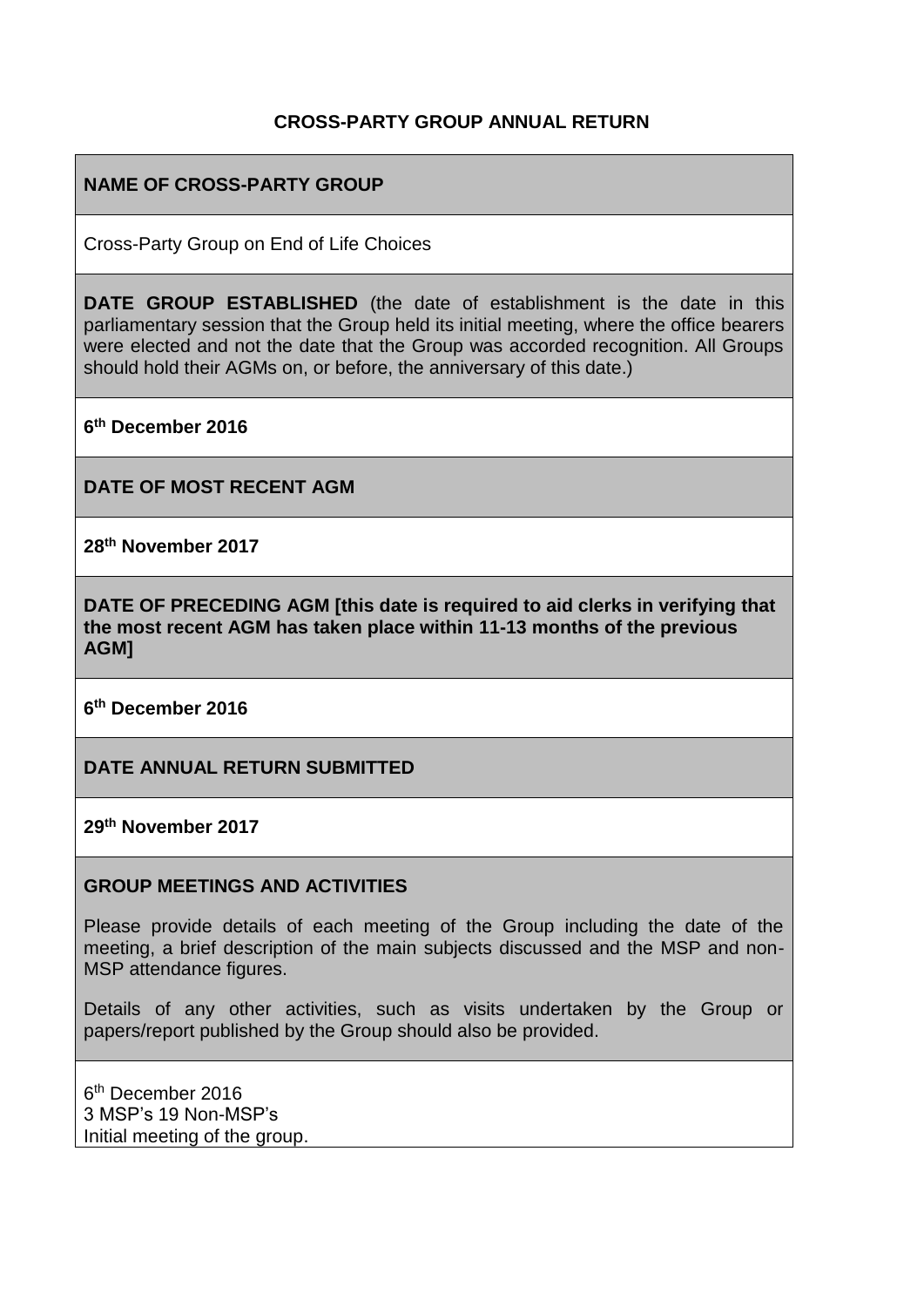Presentation by Professor Alison Britton on Commonalities in the Assisted Dying debate

28 March 2017 4 MSP's 25 Non-MSP's Presentation and discussion by Tracey Taylor Presentation by Professor Carl Kitzinger on Advanced Directives

28th November 2017 4 MSPs 28 Non-MSPS Presentation by Adrian Ward on Advance Directives Presentation by Amanda Ward lessons from America

## **MSP MEMBERS OF THE GROUP**

Please provide names and party designation of all MSP members of the Group.

George Adam – Scottish National Party Jackson Carlaw – Scottish Conservative & Unionist Party

Patrick Harvie – Scottish Green Party Ross Greer – Scottish Green Party Liam McArthur – Scottish Liberal Democrats Mary Fee – Scottish Labour

Ivan Mckee – Scottish National Party

Michelle Ballantyne – Scottish Conservative & Unionist Party

## **NON-MSP MEMBERS OF THE GROUP**

For organisational members please provide only the name of the organisation, it is not necessary to provide the name(s) of individuals who may represent the organisation at meetings of the Group.

| <b>Individuals</b> | Amanda Ward              |
|--------------------|--------------------------|
|                    | <b>Stacey Adam</b>       |
|                    | Liz Currie               |
|                    | <b>Geoffrey Hillyard</b> |
|                    | <b>Alastair Moodie</b>   |
|                    | Dr Hugh Wynne            |
|                    | <b>Ben Colburn</b>       |
|                    | Renée Blean              |
|                    | <b>Guin Williams</b>     |
|                    | Karen Rookwood           |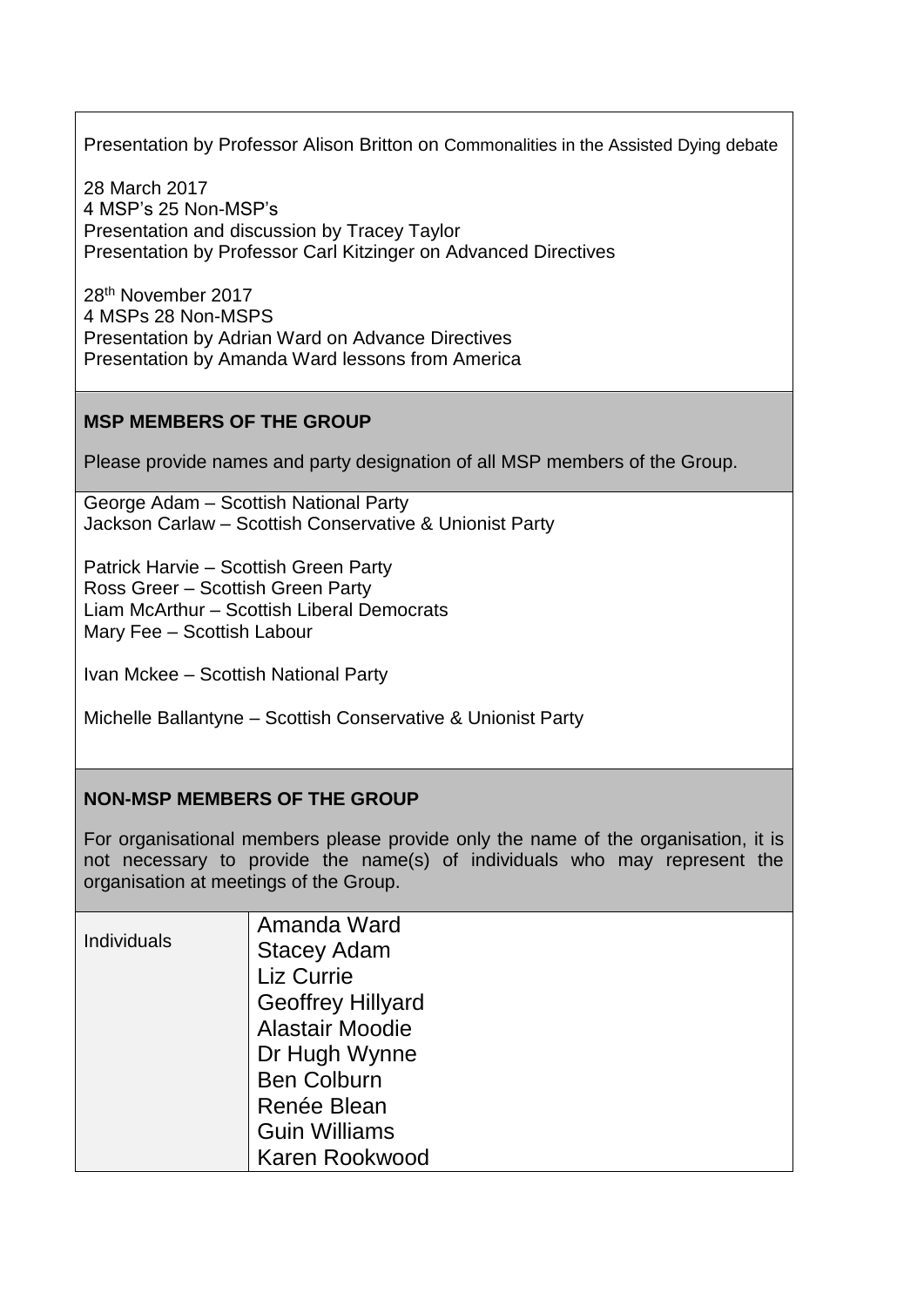| <b>Jessie Reid</b>                  |
|-------------------------------------|
| Dr Gillian MacDougall               |
| <b>Gordon Wyllie</b>                |
| <b>Brian Taylor</b>                 |
| <b>Tom Lorimer</b>                  |
| <b>Gordon Drummond</b>              |
| <b>Scott Kenedy</b>                 |
| <b>Brenda McGovern</b>              |
| <b>Karin Currie</b>                 |
| John Raven                          |
| Dr Raymond Dempsey                  |
| Rudi Vogels                         |
| <b>Hilary Mounfield</b>             |
| Jane Hunter                         |
| <b>Barbara Chalmers</b>             |
| <b>Hilary Peppiette</b>             |
| Jane Duncan Rogers                  |
| <b>Tessa Thomas</b>                 |
| Dr Michael Irwin                    |
| Liz Nichols                         |
| Dr Colin Brewer                     |
| Tracey Taylor                       |
| Friends at the End (FATE)           |
| Dignity in Dying (DiD)              |
| DmD Catalunya                       |
| <b>Doctors for Assisted Suicide</b> |
| <b>Community Pharmacy Scotland</b>  |
| <b>CARE</b>                         |
| <b>Cruse Scotland</b>               |
| <b>MDMD (My Death My Decision)</b>  |
| <b>Equality Council</b>             |
|                                     |

# **GROUP OFFICE BEARERS**

Please provide names for all office bearers. The minimum requirement is that two of the office bearers are MSPs and one of these is Convener – beyond this it is a matter for the Group to decide upon the office bearers it wishes to have. It is permissible to have more than one individual elected to each office, for example, coconveners or multiple deputy conveners.

Convener | George Adam MSP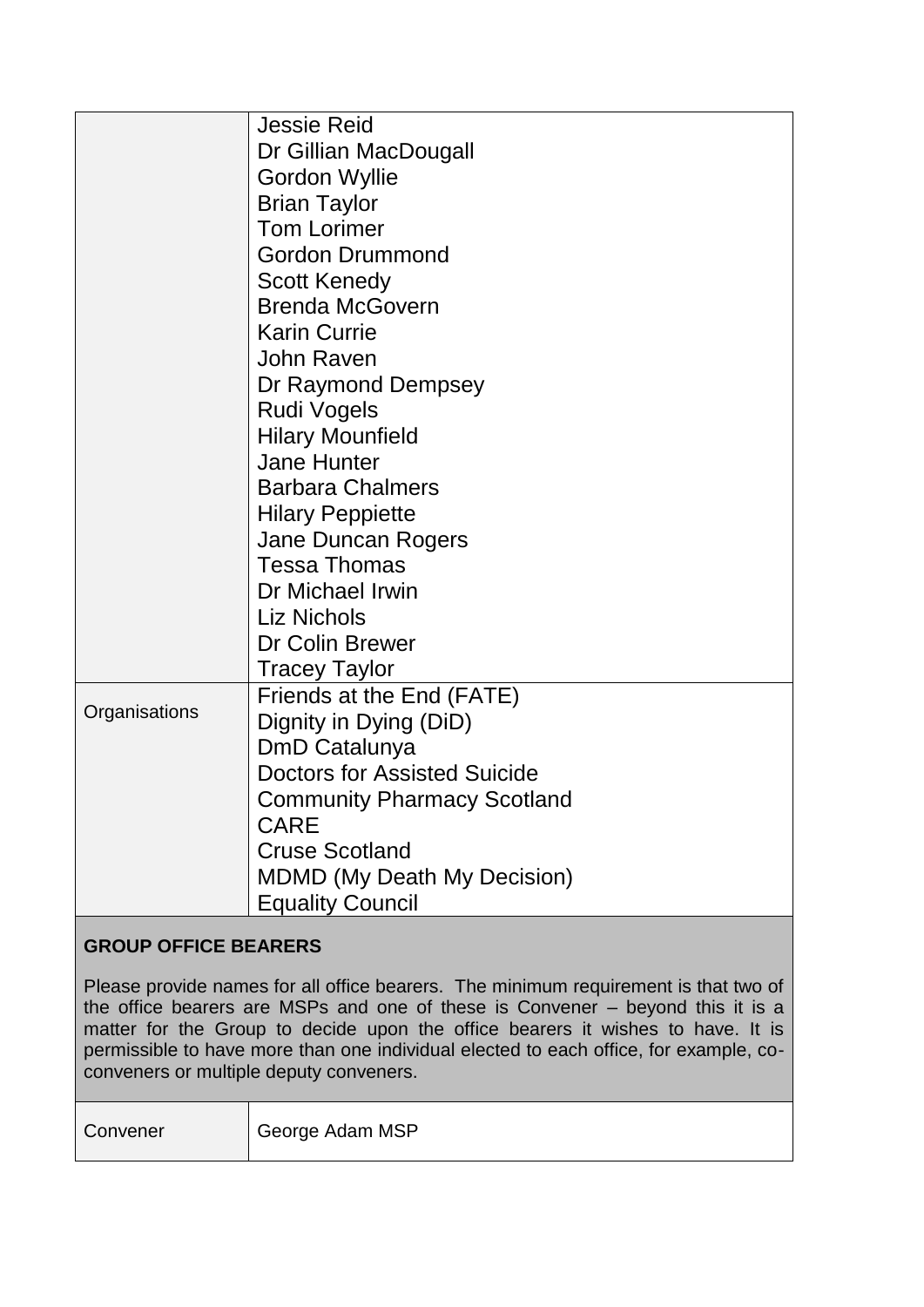| <b>Deputy Convener</b> | Jackson Carlaw MSP                                        |
|------------------------|-----------------------------------------------------------|
| Secretary              | Amanda Ward                                               |
| Treasurer              | Amanda Ward on behalf of group sponsor Friends at the End |

#### **FINANCIAL BENEFITS OR OTHER BENEFITS RECEIVED BY THE GROUP**

Please provide details of any financial or material benefit(s) received from a single source in a calendar year which has a value, either singly or cumulatively, of more than £500. This includes donations, gifts, hospitality or visits and material assistance such as secretariat support.

Details of material support should include the name of the individual providing support, the value of this support over the year, an estimate of the time spent providing this support and the name of the organisation that this individual is employed by / affiliated to in providing this support.

Groups should provide details of the date on which the benefit was received, the value of the benefit and a brief description of the benefit.

If the Group is not disclosing any financial information please tick the box to confirm that the Group has considered the support received, but concluded it totalled under the threshold for disclosure (£500).

CPG Speaker Travel Expenses 253.96 Adrian Ward Hotel Expenses 178.00 Catering 111.90 Administration costs (84 hours support & Expenses) 1,055.47 Total= 1,599.33

## **SUBSCRIPTION CHARGED BY THE GROUP**

Please provide details of the amount charged and the purpose for which the subscription is intended to be used.

There is no subscription

| <b>CONVENER CONTACT DETAILS</b> |                   |  |
|---------------------------------|-------------------|--|
| Name                            | George Adam MSP   |  |
| Parliamentary                   | 4 Johnston Street |  |